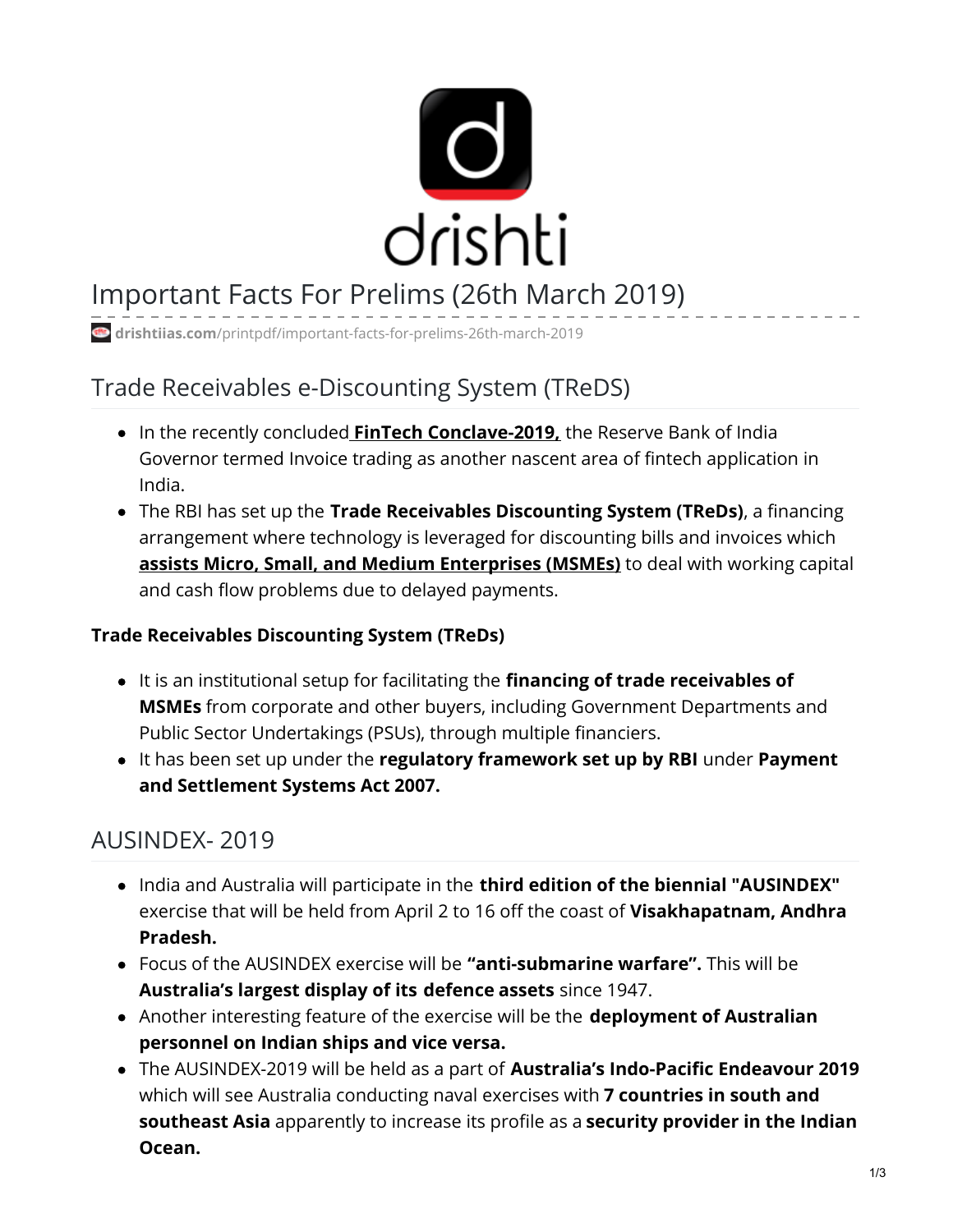The **first edition of AUSINDEX was held in 2015 off the eastern coast of India**, while the **second edition was conducted off the Western coast of Australia in the year 2017.**

# GRAPES-3

- **GRAPES-3 muon telescope** has measured the electrical potential, size and height of a thundercloud that passed overhead on December 1, 2014.
- **GRAPES-3** (**G**amma **R**ay **A**stronomy **P**eV **E**nergieS phase-**3**) is designed to study cosmic rays with an array of **air shower detectors and a large area muon detector. Muon** is an elementary particle **similar to the electron,** with an **electric charge of −1 e** and a **spin of 1/2,** but with a much greater mass.
- The GRAPES-3 experiment **located at Ooty in India** started as a collaboration of the **Tata Institute of Fundamental Research, Mumbai, India** and the **Osaka City University, Osaka, Japan.**

# Chinook Helicopter

- Indian Air Force **formally inducted the CH 47 F(I)- Chinook heavy lift helicopters into its inventory.**
- IAF had signed a **contract with M/s Boeing** Ltd in September 2015 for **15 Chinook helicopters.** These helicopters will be deployed in the Northern and Eastern regions of India.
- The addition of heavy-lift CH 47 F(I) helicopter is a significant step towards modernization of Indian Air Force's helicopter fleet.
- The helicopter has been customized to suit IAF's future requirements and capability roadmap. The helicopter has a fully integrated digital cockpit management system, advanced cargo handling capabilities and electronic warfare suite that complement the aircraft's performance.
- The helicopter is capable of **airlifting diverse military and nonmilitary loads into remote locations.**